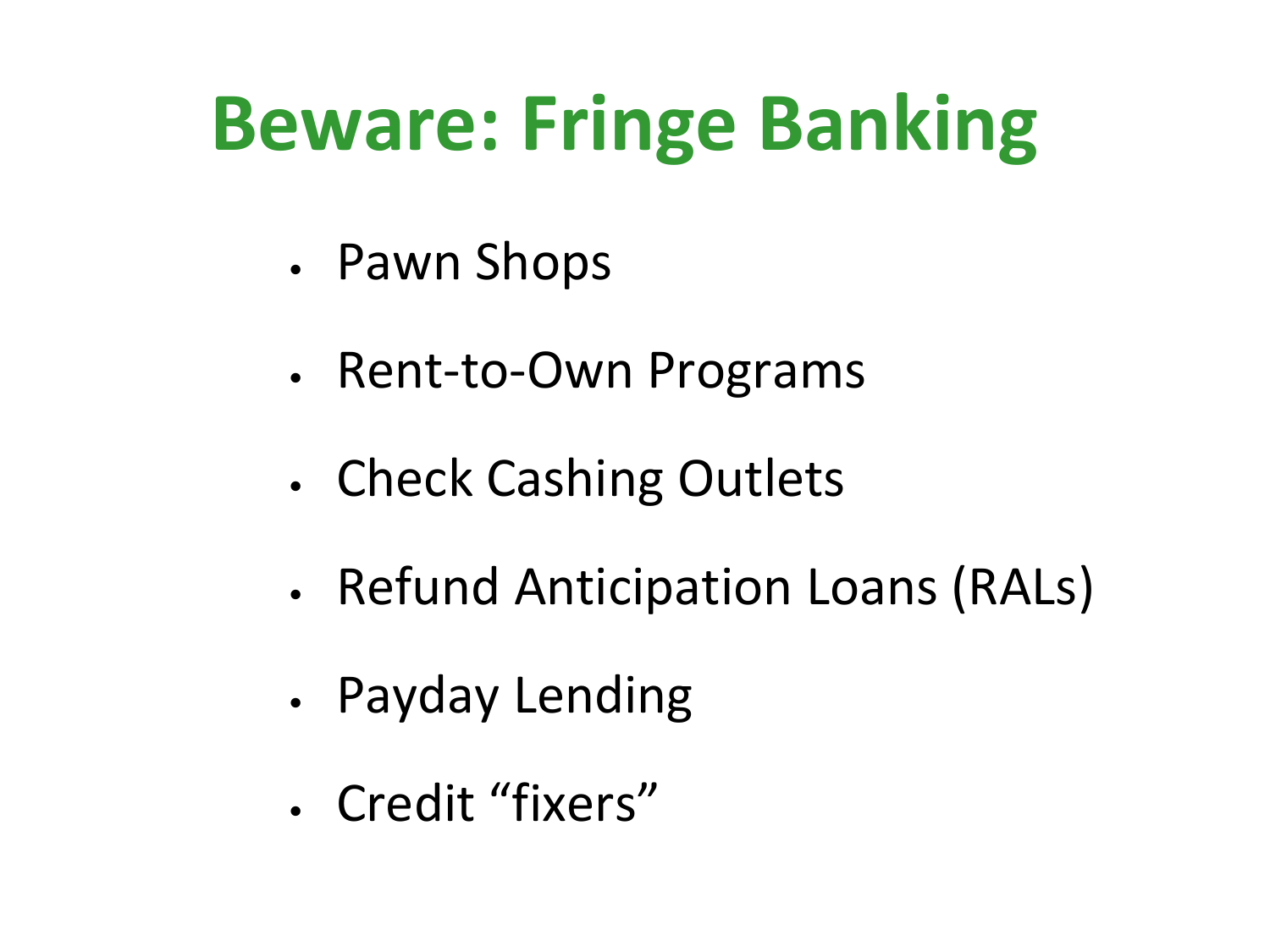### **Banks vs. Check Cashers**

| <b>Honest Bank</b>                                           |        | "Trust Me" Loans                                                                      |         |
|--------------------------------------------------------------|--------|---------------------------------------------------------------------------------------|---------|
| <b>Monthly Checking Fees</b>                                 | \$4.00 | Cash 2 paychecks for<br>fee: $$2.50/each$                                             | \$5.00  |
| Monthly ATM fees<br>(out of network)                         | \$2.00 | Orders 7 money<br>orders: \$1.50/each                                                 | \$10.50 |
| Monthly check printing<br>fees<br>(once a year at $$18.00$ ) | \$1.50 | Time and gas it take<br>you to go to check<br>cashers vs. writing<br>checks from home | ??      |
| <b>Total Annual Cost</b><br>$(monthly = $7.50)$              | \$90   | <b>Total Annual Cost</b><br>$(monthly =$<br>\$15.50)                                  | \$186   |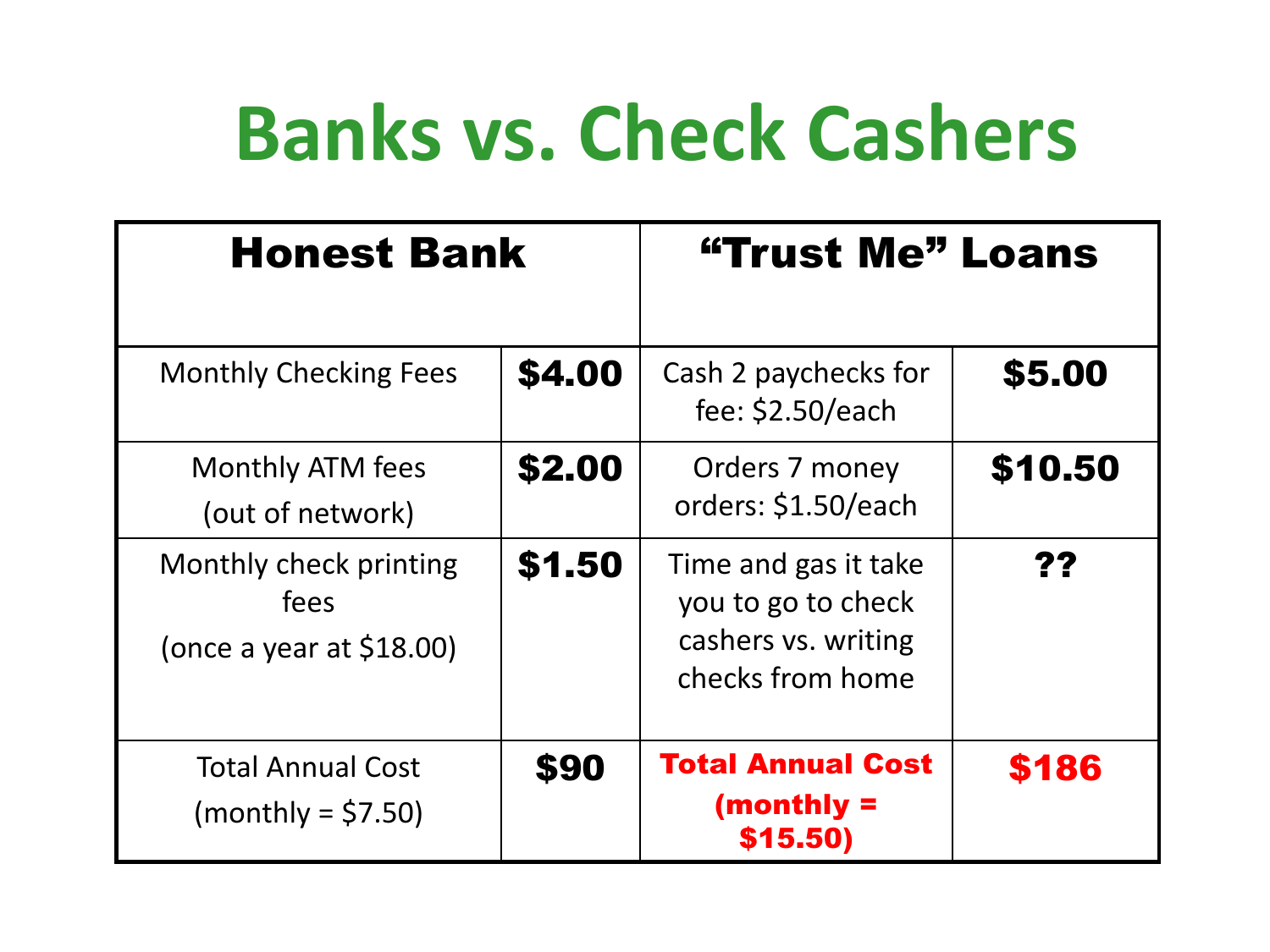#### **HOW IT WORKS:**

- 1. You write a check for \$300
- 2. You receive \$255 in cash
- 3. In 2 weeks, the lender cashes your check.
- 4. Thus, interest paid is \$45 or **APR: 459%** (compared to 18% on an average credit card)

Caution: Studies show that borrowers take out an average of 10-13 loans per year, often rolling over the initial loan.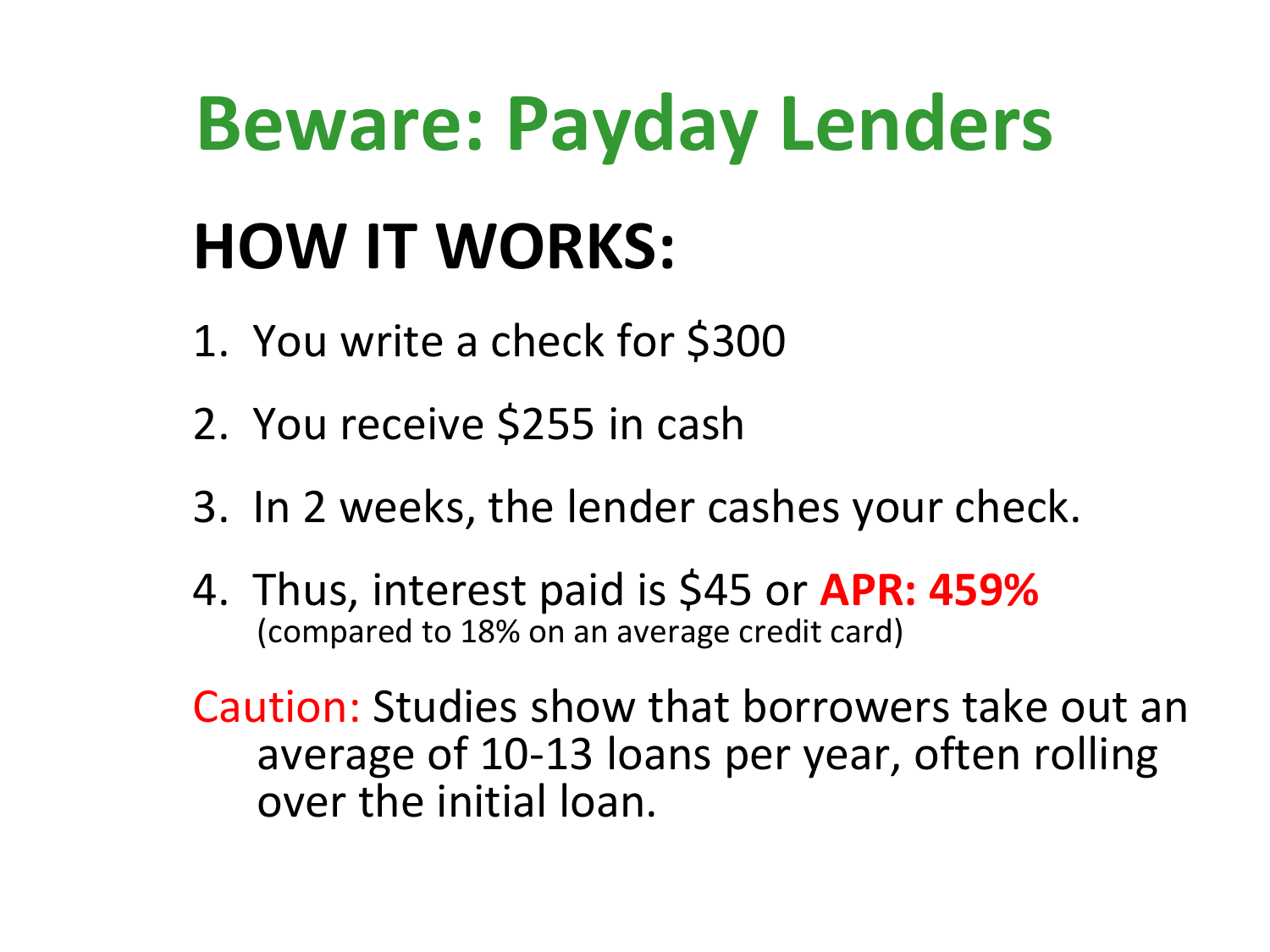#### **CASE STUDY:**

After Anita Brooks borrowed \$300 from AdvanceAmerica to buy Christmas presents last year, she found that she wasn't able to pay off the loan all at once. Since AdvanceAmerica had an "allor-nothing" repayment policy, Anita had to refinance the loan continuously for two years. During that time the principal amount stayed the same.

"Those clothes and those toys," says the 63-year-old grandmother. "My grandchildren outgrew them long before the loan was paid off." By then, she had added another \$400 to her loan principal.

Her \$700 loan ended up costing \$1,780 in finance charges.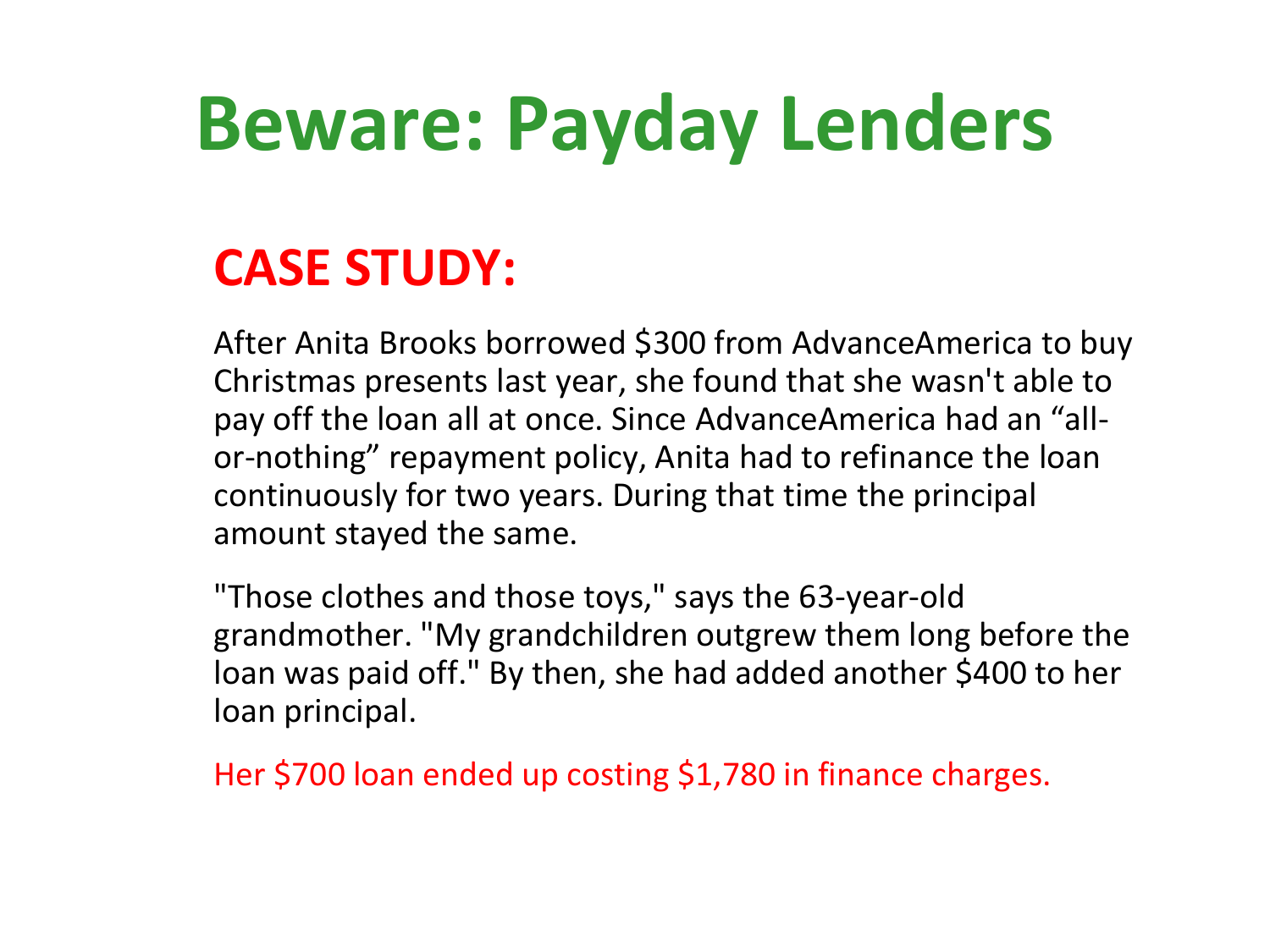#### **CONSIDER OTHER OPTIONS**

- Borrow money from a family member or a friend
- Delay purchasing expensive items until you have more money saved
- Apply for a credit card
- Ask your employer for an advance on your paycheck
- Build an emergency savings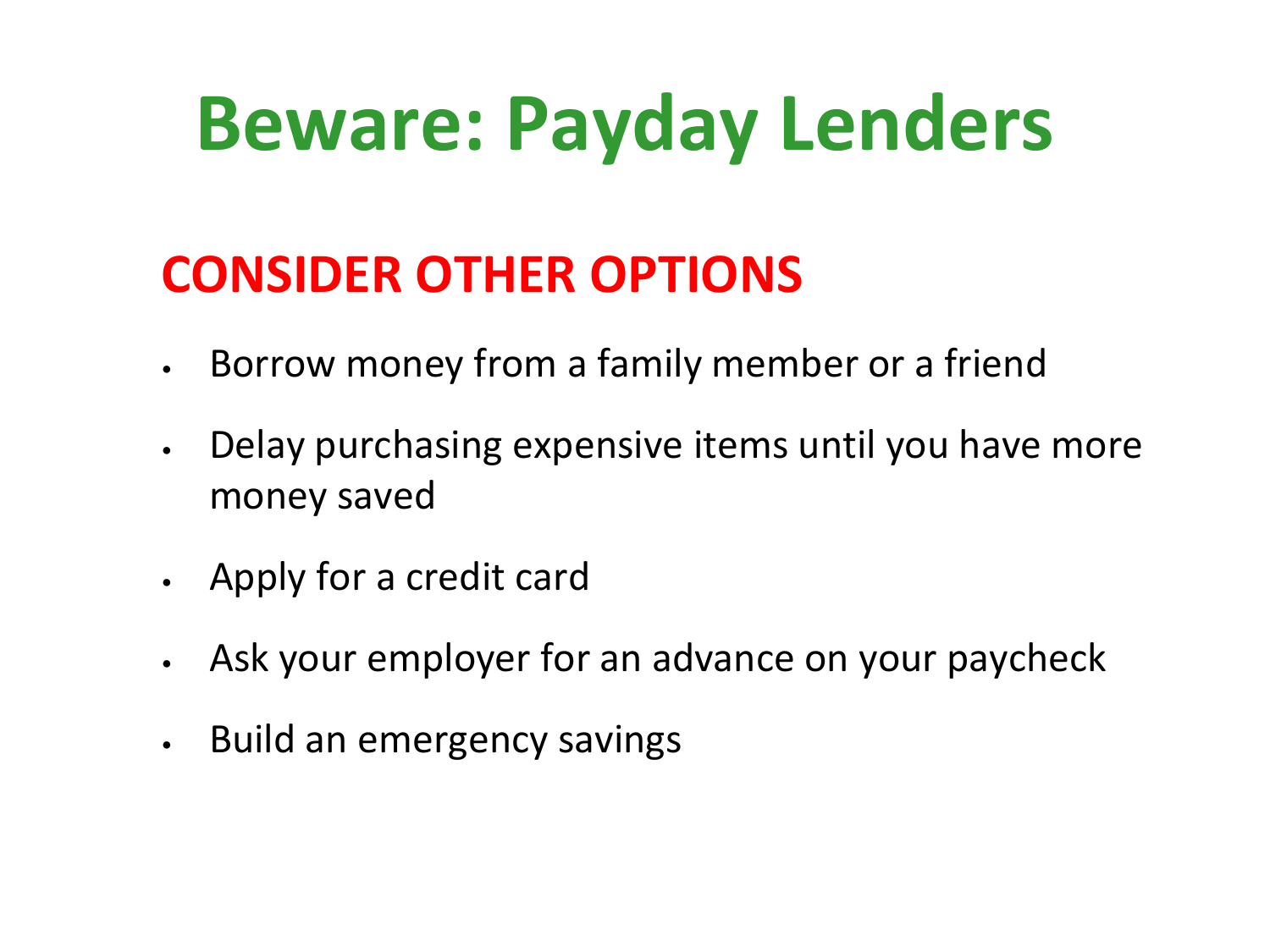#### **IF IT'S YOUR ONLY OPTION**

- 1. Compare lenders for the lowest fees. Some credit unions offer cheaper payday loans with more time to repay.
- 2. Borrow **only** what you can afford to repay with your next paycheck
- 3. Know when your payment is due, and pay the loan **IN FULL** and **ON TIME**.
- 4. Avoid borrowing from more than one lender at a time.